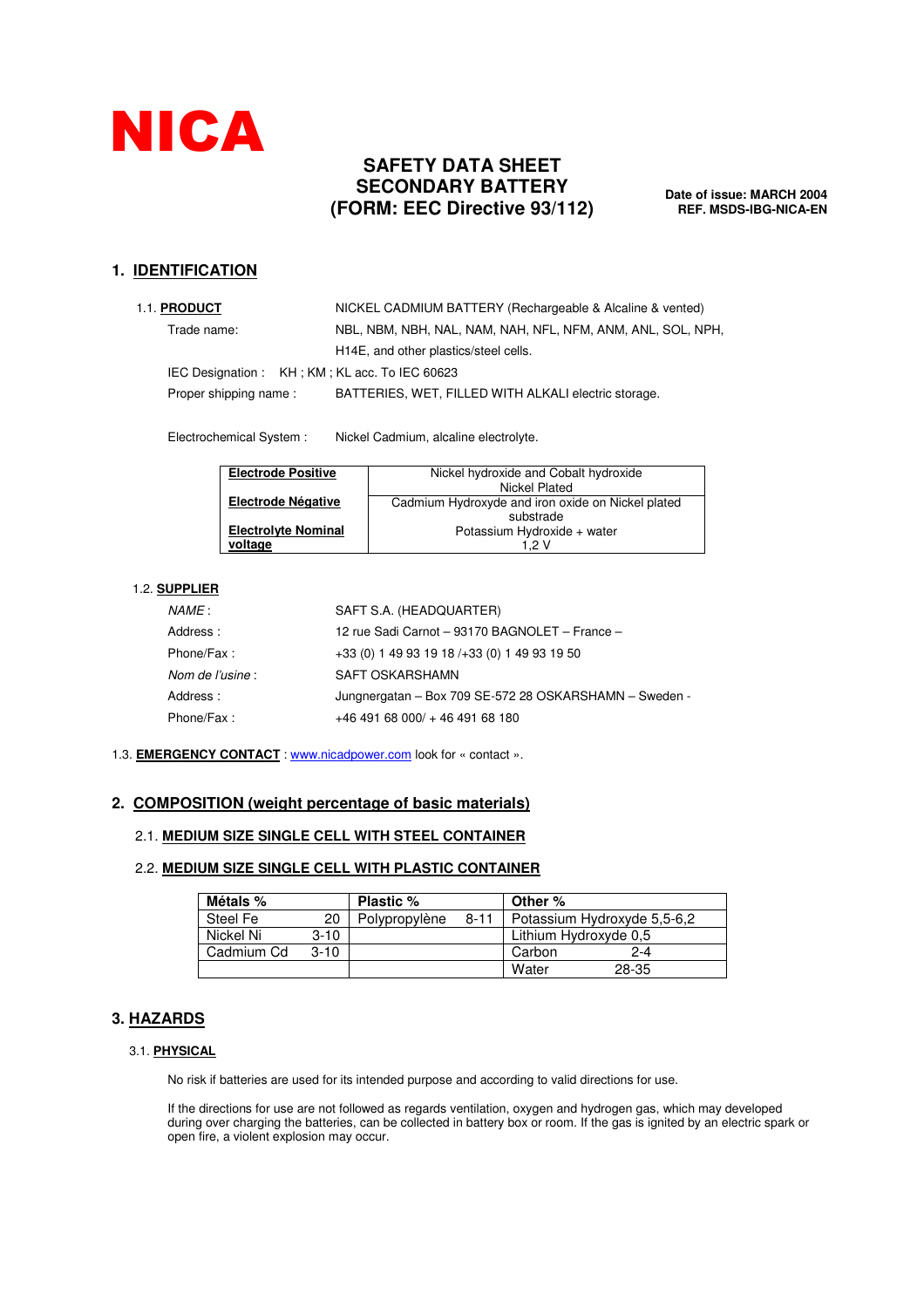#### 3.2. **CHEMICAL**

In normal use the only chemical risk is the caustic nature of the electrolyte. Precautions must be taken when emptying and filling the battery cells. The properties of the electrode materials are hazardous only if the materials are released by crushing the battery or if it is exposed to fire.

#### **CLASSIFICATION OF DANGEROUS SUBSTANCES CONTAINED INTO THE PRODUCT.**

|                      |              | <b>SUBSTANCES</b>      |                   | <b>CLASSIFICATION</b> |                                |                     |                                  |  |  |  |
|----------------------|--------------|------------------------|-------------------|-----------------------|--------------------------------|---------------------|----------------------------------|--|--|--|
| Name                 | Chemical     | <b>EINEC</b><br>number | <b>CAS Number</b> | Letter                | Identifications<br>of danger   | Special risk        | Safety device -2                 |  |  |  |
| Nickel<br>hydroxide  | Ni $(OH)_2$  | 235-008-5              | 12054-48-7        | Xn<br>Harmful         |                                | R20/22 R40,<br>R43  | S2, S22, S26                     |  |  |  |
| Cadmium<br>hydroxide | $Cd(OH)_{2}$ | 244-168-5              | 21041-95-2        | Xn                    | R20/21/22<br>Harmful<br>R50/53 |                     | S2, S60, S61                     |  |  |  |
| Potassium            | <b>KOH</b>   | 215-181-3              | 1310-58-3         | C<br>Xi               | Corrosive                      | R35, R22,<br>R36/37 | S1/2, S26,<br>S36/37/39,<br>S45  |  |  |  |
| Lithium<br>hydroxide | Li OH        | 215-183-4              | 1310-65-2         | C                     | Not classified                 | Not classified      | Not classified                   |  |  |  |
| Cobalt<br>hydroxide  | $Co(OH)_{2}$ | 244-166-4              | 21041-93-0        | C                     | Not classified                 | Not classified      | Not classified<br>Not classified |  |  |  |
| Chromium             | Cr           | 231-157-5              | 774-47-3          |                       | Not classified                 | Not classified      | Not classified                   |  |  |  |

#### (1) **Nature of special risk**

R20/22 Harmful by inhalation and if swallowed

R20/21/22 Harmful by inhalation, in contact with skin and if swallowed.

R22 Harmful if swallowed.

R35 Causes severe burns.

R36/37 Irritating to eyes and respiratory system.

R40 Limited evidence of a carcinogenic effect.

R43 May cause sensitization by skin contact.

R50/53 Very Toxic to aquatic organisms, may cause long-term adverse effects in the aquatic environment.

#### (2) **Safety advice**

S ½ Keep locked up and out of the reach of children.

S2 Keep out of the reach of children

S22 Do not breathe dust

S26 In case of contact with eyes, rinse immediately with plenty of water and seek medical advice

S36/37/39 Wear suitable protective clothing, gloves and eyes/face protection.

S45 In case of accident or if you feel unwell, seek medical advice immediately.

- S60 Must be disposed of as hazardous waste.
- S61 Avoid release to the environment.

### **4. FIRST AID MEASURES**

When handling electrolyte, precautions must be taken to avoid personal to get in direct contact with it. If this accidentally happens the following must be exercised :

#### 4.1. **Inhalation** :

Fresh air. Rinse mouth and nose with water. Medical treatment.

#### 4.2. **Skin contact** :

Rinse immediately with plenty of water. Medical treatment.

#### 4.3. **Eyes contact**:

Important : Rinse immediately with plenty of water during at least 15-30 minutes.

#### 4.4. **Ingestion** :

If the injured is fully conscious : plenty of drink ; preferable milk. Do not induce vomiting. Immediately hospital treatment.

### **5. FIRE-FIGHTING MEASURES**

#### 5.1. **Extinguishing media**

Suitable : Class D-Dry chemical, Sand Not to be used : Water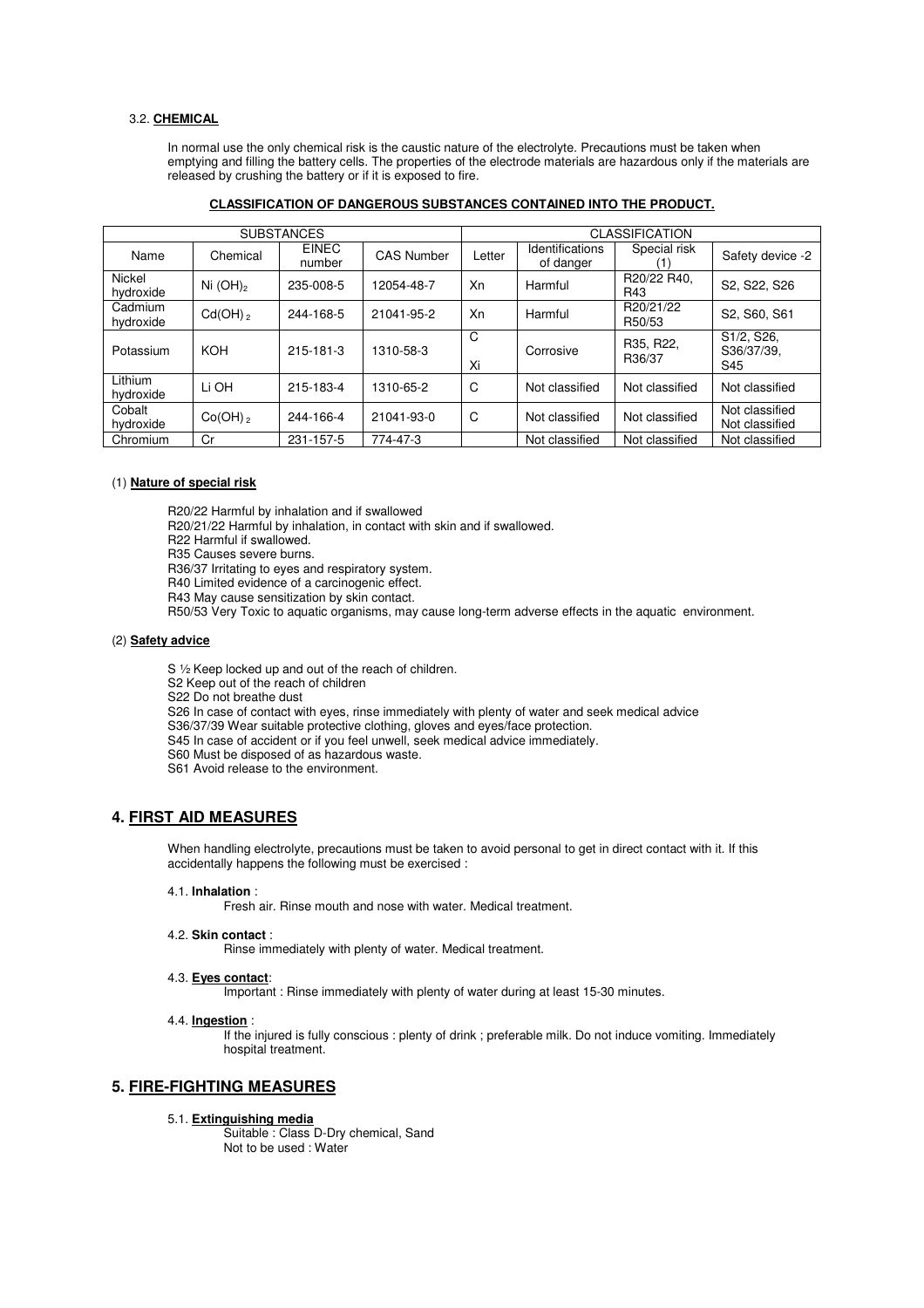#### 5.2. **Special exposure hazards**

Cells can be overheated by an external source or by internal shorting and develop potassium hydroxide mist and/or hydrogen gas.

In fire situations fumes containing Cadmium, Nickel and Iron may be evolved.

#### 5.3. **Special protective equipmen**t

Use self-contained breathing apparatus and full fire-fighting protective clothing.

## **6. ACCIDENTAL RELEASE MEASURES**

Flush electrolyte spillage with plenty of water. Beware risk of slipping.

### **7. HANDLING AND STORAGE**

Handle and store cells filled with electrolyte always with vents upwards. Store in a dry place.

### **8. EXPOSURE CONTROLS/PERSONAL PROTECTION**

When emptying or filling cells with electrolyte, eye protection glasses and protection gloves must be used. Under normal condition of use no special personnel protection is required.

## **9. PHYSICAL PROPERTIES**

- 9.1. Appearance
	- Physical shape and colour as supplied.
- 9.2. Temperature range (ambient °C)

| <b>Cell Type</b>         | Continuous | Occasional |  |  |  |  |
|--------------------------|------------|------------|--|--|--|--|
| Steel container          | $-40+50$   | $-50+85$   |  |  |  |  |
| <b>Plastic container</b> | $-40+50$   | $-50+70$   |  |  |  |  |

- 9.3. Specific energy : 13-22 Wh/kg
	- Note : WH : Nominal voltage x rated Ah as defined in IEC standard. Kg : Average battery weight in kg.
- 9.4. Specific instant power : 53-106 W/kg
	- Note :  $W = 0.5$  x nominal voltage x Ip with Ip = current in Amperes delivered by a fully charged battery for half the nominal voltage at one second.
		- Kg = Average battery weight in kg.
- 9.5. Mechanical resistance
	- As defined in revelant IEC standard.

### **10. STABILITY AND REACTIVITY**

10.1. **Conditions to avoid**

Temperatures over 85°C. short-circuit of electrode connections. Deformation of cells.

10.2. **Material to avoid**

Do not fill cells with lead/acid battery electrolyte.

#### 10.3. **Hazardous decomposition products**

Nickel compounds, Cadmium compounds, Caustic liquid.

### **11. TOXICOLOGICAL INFORMATION**

| Nickel hydroxide    | LD50 / oral / rat: 1600mg / kg* |
|---------------------|---------------------------------|
| Cadmium Hydroxyde   | No data available               |
| Potassium Hydroxyde | LD50 / oral / rat: 365 mg / kg* |
| Lithium Hydroxyde   | No data available.              |
|                     |                                 |

\* (INRS data)